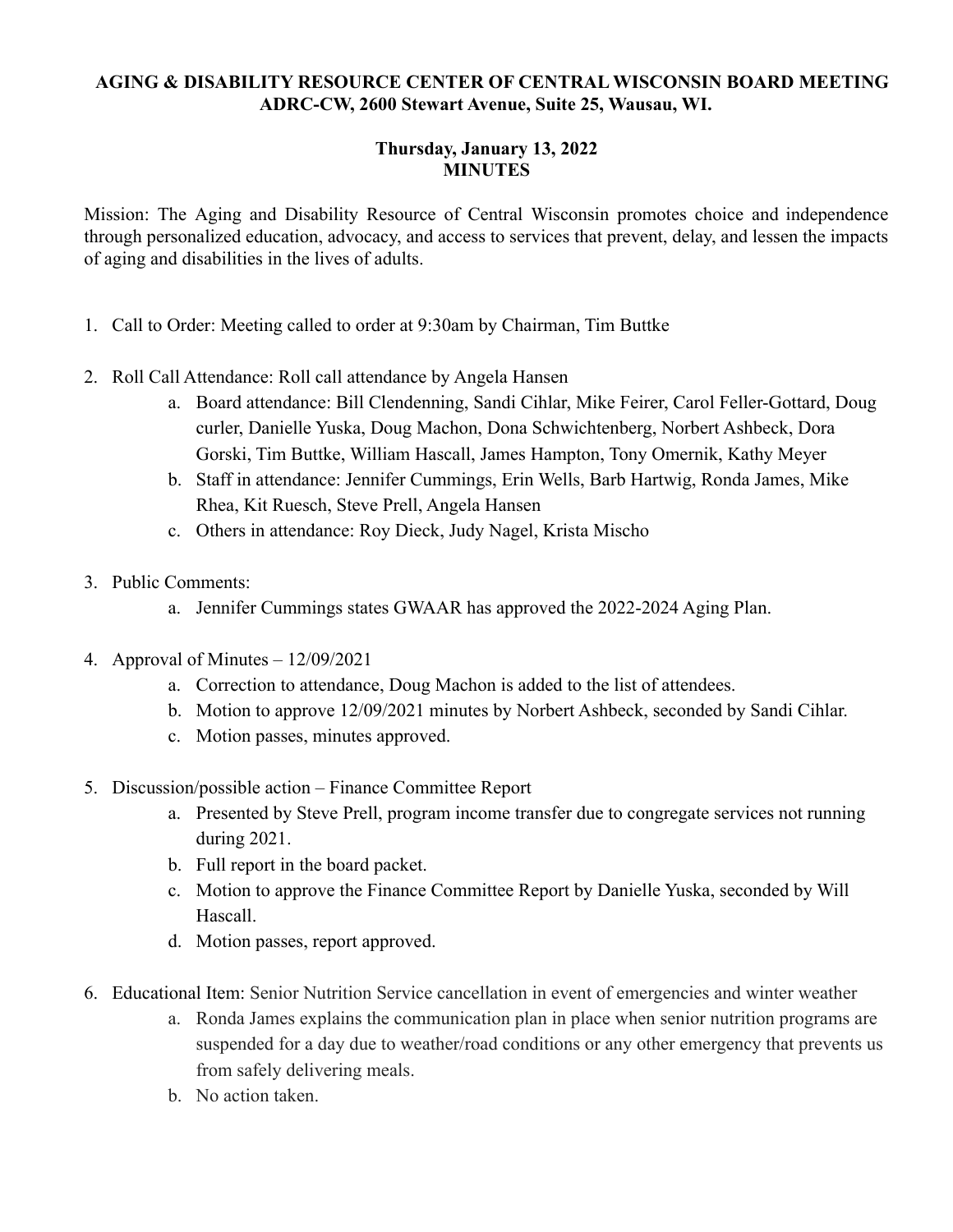

- 7. Discussion/possible action Major Three-Year Food Contract for Wausau/Marathon County Service Area
	- a. Ronda James requests the emergency one month contract with Lynn's Catering be extended to a full three-year contract.
	- b. Steve Prell discusses the budgetary impact of the new contract.
	- c. Motion to approve the three-year contract for Wausau/Marathon County Service Area with Lynn's Catering by Mike Feirer, seconded by Danielle Yuska.
	- d. Motion passes, contract approved.
- 8. Discussion/possible action Updated 2021-2023 Lynn's Catering contract for Antigo and Merrill service areas.
	- a. Ronda James gives background of discussion with Lynn's Catering regarding the current contract.
	- b. Steve Prell discusses the budgetary impact of the contract adjustment.
	- c. Motion to approve the updated Lynn's Catering contract for Antigo and Merrill by Norbert Ashbeck, seconded by Mike Feirer.
	- d. Motion passes, contract adjustment approved.
- 9. Discussion/possible action Possible revision to 2020-2022 Norwood contract for Marshfield and Wisconsin Rapids service areas.
	- a. Ronda James gives background on why this contract is being reviewed prior to the end of the contract.
	- b. Steve Prell discusses the budgetary impact of the contract adjustment.
	- c. Motion to approve the Norwood contract adjustment by Bill Clendenning, seconded by Sandi Cihlar.
	- d. Motion passes, contract adjustment approved.
- 10. Discussion/possible action Follow up reporting on State contact regarding funds to renovate property at 902 5th Avenue, Antigo, WI. 54409.

*All activities related to this item are dependent upon seeking and obtaining funding from the Wisconsin Department of Health Services.*

- a. Mike Rhea discusses the results of asking the State for funding on this project. The State has no funding on the ADRC or Aging side to fund a project like this. Applying for project funding has changed and the limitations do not support a project of this size.
- b. No action taken.